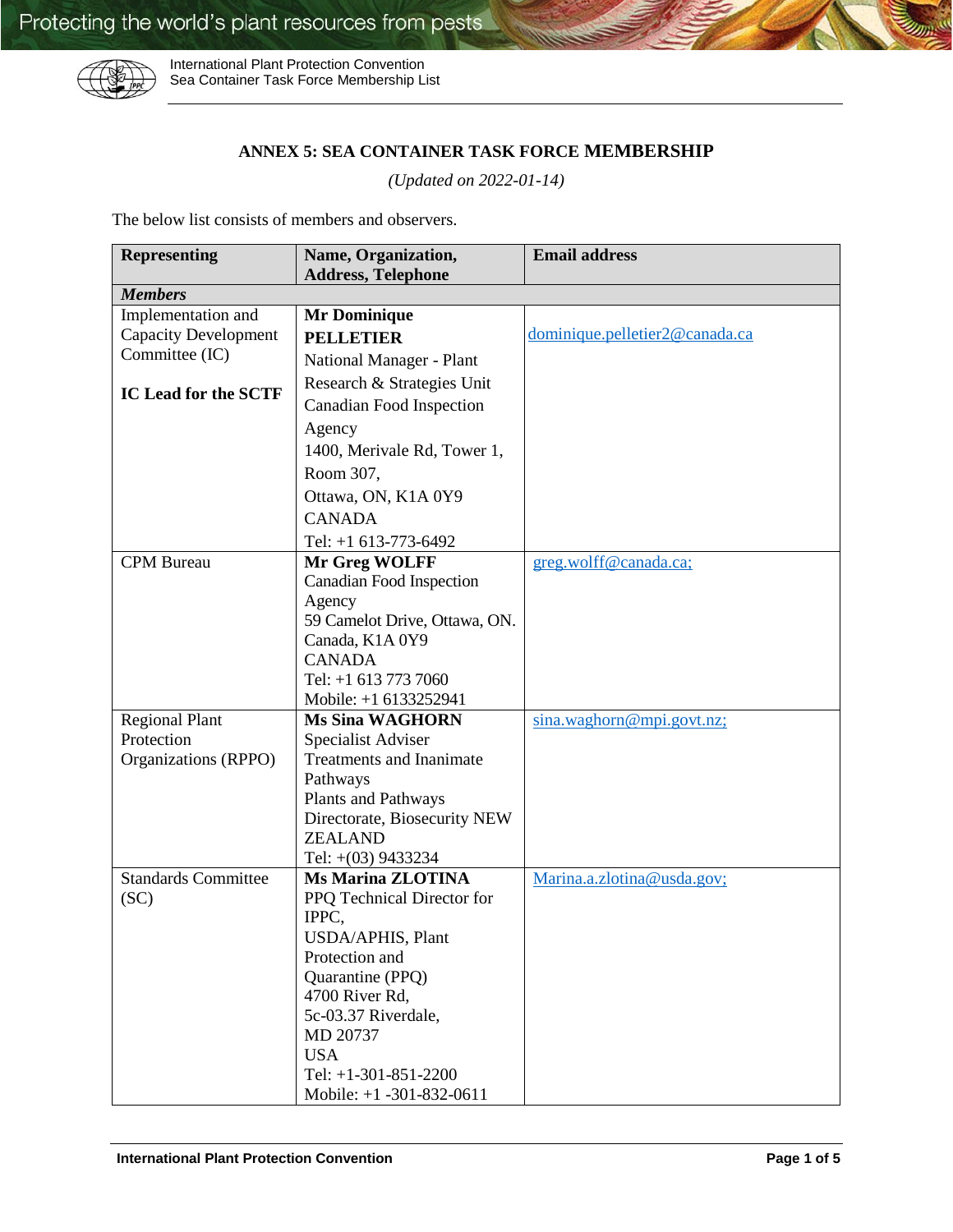| <b>Representing</b>        | Name, Organization,                                       | <b>Email address</b>           |
|----------------------------|-----------------------------------------------------------|--------------------------------|
|                            | <b>Address, Telephone</b>                                 |                                |
| <b>Members</b>             |                                                           |                                |
| <b>Contracting Parties</b> | Ms Guanghao GU                                            | 317352941@qq.com;              |
|                            | Consultant,                                               |                                |
|                            | Animal and Plant Quarantine                               |                                |
|                            | Division                                                  |                                |
|                            | Shenzhen Custom                                           |                                |
|                            | District No.2006 Shennan                                  |                                |
|                            | Road, Shenzhen City,                                      |                                |
|                            | Guangdong Province,                                       |                                |
|                            | <b>PEOPLES' REPUBLIC OF</b>                               |                                |
|                            | <b>CHINA</b>                                              |                                |
|                            | Tel: $+8675584395603$                                     |                                |
| <b>Contracting Parties</b> | <b>Mr Rama KARRI</b>                                      |                                |
|                            | Director, Hitchhiker Working                              | Rama.Karri@awe.gov.au          |
|                            | Group, Department of                                      |                                |
|                            | Agriculture, Water and the                                |                                |
|                            | Environment<br><b>Plant Division</b>                      |                                |
|                            |                                                           |                                |
|                            | 7 London Circuit, Canberra,<br><b>ACT 2601, AUSTRALIA</b> |                                |
|                            | Tel: +61 2 6272 5737                                      |                                |
| <b>Contracting Parties</b> | <b>Ms Wendolyn (Wendy)</b>                                | wendolyn.beltz@aphis.usda.gov; |
|                            | <b>BELTZ</b>                                              |                                |
|                            | <b>Field Operations Director</b>                          |                                |
|                            | United States Department of                               |                                |
|                            | Agriculture-Animal and Plant                              |                                |
|                            | Health Inspection Service,                                |                                |
|                            | <b>Plant Protection and</b>                               |                                |
|                            | Quarantine.                                               |                                |
|                            | 2150 Centre Avenue, Building                              |                                |
|                            | B, Fort Collins, CO 80526,                                |                                |
|                            | <b>UNITED STATES OF</b>                                   |                                |
|                            | <b>AMERICA</b>                                            |                                |
|                            | Tel: +1 970 494 7564                                      |                                |
| <b>Contracting Parties</b> | <b>Mr Frederick</b>                                       | makathima@kephis.org;          |
|                            | <b>MAKATHIMA</b>                                          |                                |
|                            | Senior Inspector, Kenya Plant                             |                                |
|                            | Health Inspectorate Service                               |                                |
|                            | (KEPHIS)                                                  |                                |
|                            | P.O. Box 80126-80100                                      |                                |
|                            | Mombasa,                                                  |                                |
|                            | <b>KENYA</b>                                              |                                |
|                            | Tel: +25 4722 560 936                                     |                                |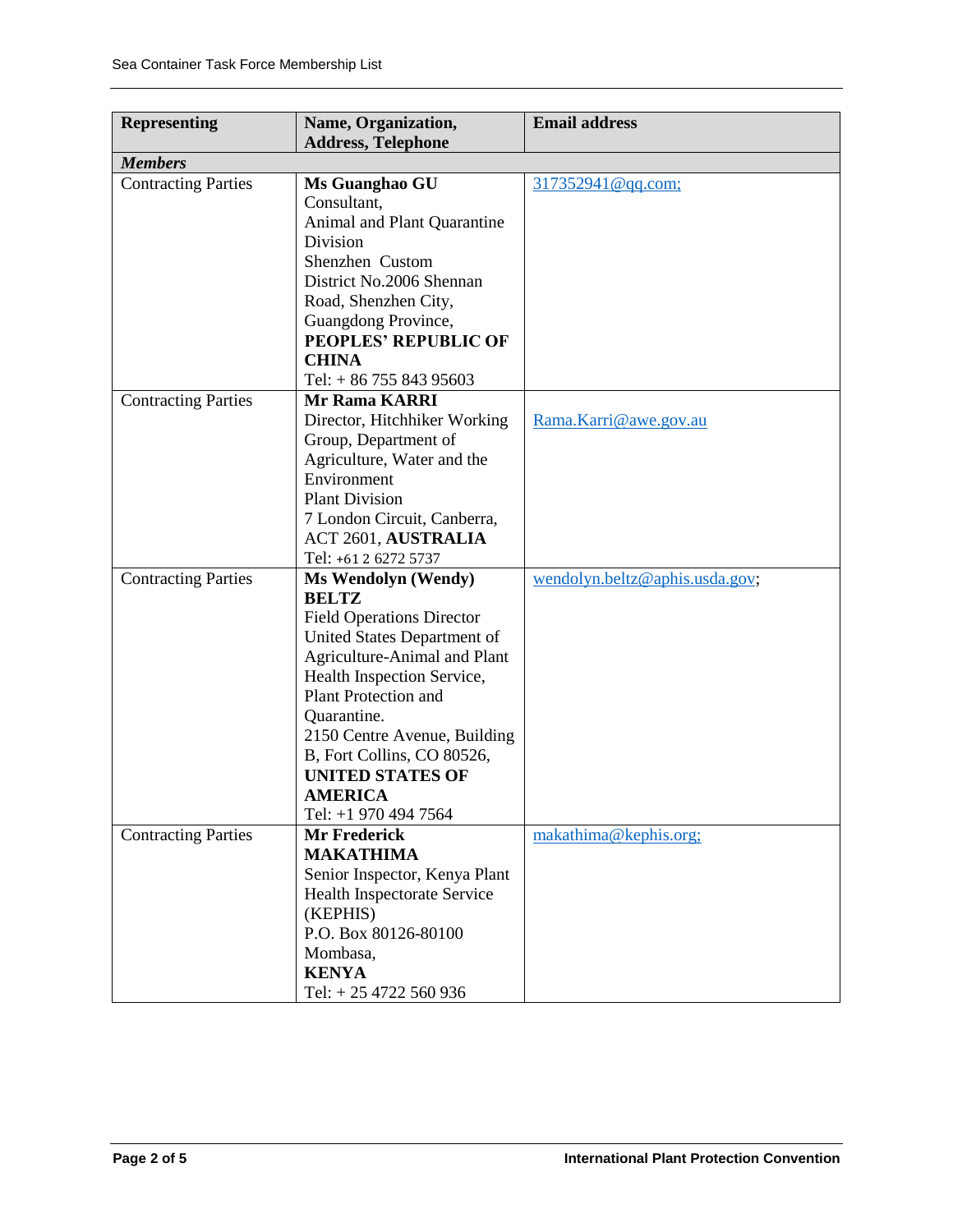| <b>Representing</b>           | Name, Organization,                               | <b>Email address</b>       |
|-------------------------------|---------------------------------------------------|----------------------------|
|                               | <b>Address, Telephone</b>                         |                            |
| <b>Members</b>                |                                                   |                            |
| Former Expert Working         | Mr Nicolaas (Nico) Maria                          | nico.horn@eppo.int;        |
| Group drafting ISPM           | <b>HORN</b>                                       |                            |
| on sea containers             | Director-General, European                        |                            |
|                               | and Mediterranean Plant                           |                            |
|                               | Protection Organization<br>(EPPO/OEPP)            |                            |
|                               | 21 boulevard Richard Lenoir                       |                            |
|                               | <b>75011 PARIS</b>                                |                            |
|                               | <b>FRANCE</b>                                     |                            |
|                               | Tel:+33 (0) 1 45 20 77 94                         |                            |
| <b>International Maritime</b> | <b>Mr Bingbing SONG</b>                           | BSong@imo.org;             |
| Organization (IMO)            | <b>Technical Officer</b>                          |                            |
|                               | <b>Subdivision for Marine</b>                     |                            |
|                               | <b>Technology and Cargoes</b>                     |                            |
|                               | Maritime Safety Division                          |                            |
|                               | <b>UNITED KINGDOM</b>                             |                            |
|                               | Tel: +44 (0)20 7463 4278                          |                            |
| <b>World Customs</b>          | Mrs Özlem SOYSANLI                                | ozlem.soysanli@wcoomd.org; |
| Organization (WCO)            | Technical Officer,                                |                            |
|                               | The Procedures and                                |                            |
|                               | Facilitation Sub-Directorate,                     |                            |
|                               | <b>WCO</b>                                        |                            |
|                               | Rue du Marche $30, B - 1210$<br>Brussels, BELGIUM |                            |
|                               | Tel: +32 2 209 93 45                              |                            |
|                               | Fax: +32 2 209 93 45                              |                            |
| <b>Observers</b>              |                                                   |                            |
| Expert                        | <b>Mr John HEDLEY</b>                             | jhedley1910@gmail.com;     |
|                               | Director, Byword Pacific Ltd.,                    |                            |
|                               | 106 Inglis Str., Seatoun,                         |                            |
|                               | Wellington,                                       |                            |
|                               | <b>NEW ZEALAND</b>                                |                            |
|                               | Tel: 64 4. 388 5070,                              |                            |
|                               | Mobile: 64 21 75 85 45                            |                            |
| China                         | <b>Ms Qian LIE</b>                                | 38157368@qq.com;           |
|                               | Section Chief,                                    |                            |
|                               | Plant Quarantine Section of                       |                            |
|                               | Animal and Plant Quarantine                       |                            |
|                               | Division, Shenzhen Customs,                       |                            |
|                               | Shennan Avenue #2006,                             |                            |
|                               | Futian District, Shenzhen                         |                            |
|                               | Post Code 518026<br><b>CHINA</b>                  |                            |
|                               | Tel: +8615815550192                               |                            |
|                               |                                                   |                            |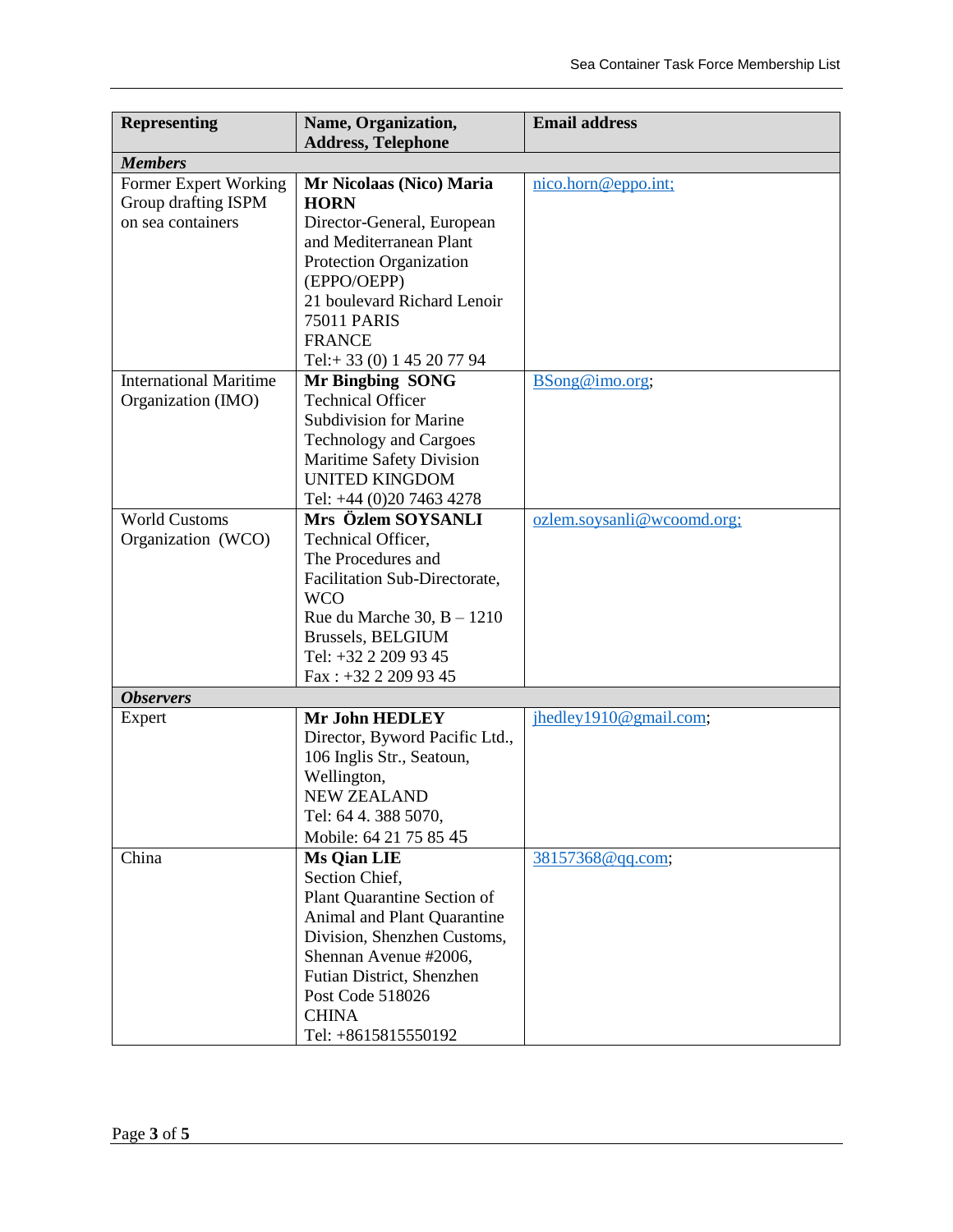| <b>Representing</b>          | Name, Organization,<br><b>Address, Telephone</b>                                                                                           | <b>Email address</b>                      |
|------------------------------|--------------------------------------------------------------------------------------------------------------------------------------------|-------------------------------------------|
| <b>Members</b>               |                                                                                                                                            |                                           |
| Chinese industry             | <b>Mr Jiang MINDE</b><br>Manager of Integrated<br>Container Services Dept,<br><b>Equipment Control Center</b><br>COSCO Shipping Lines Co., | jiangmd@coscon.com;                       |
|                              | Ltd<br>No.378 Dong Daming Road,<br>Shanghai, China<br>Tel: +86 21 35124888 x 1968<br>Fax: +86 21 65953113                                  |                                           |
| <b>Container Owners</b>      | Mr Uffe ERNST-                                                                                                                             | Uffe.V.Ernst-Frederiksen@maersk.com;      |
| Association (COA)            | <b>FREDERIKSEN</b>                                                                                                                         | secretary@containerownersassociation.org; |
|                              | Head of Cargo Management                                                                                                                   |                                           |
|                              | Fleet Management &                                                                                                                         |                                           |
|                              | Technology                                                                                                                                 |                                           |
|                              | Maersk Line A/S                                                                                                                            |                                           |
|                              | Esplanaden 50                                                                                                                              |                                           |
|                              | DK-1263 Copenhagen K<br>Tel: +45 3363 4577                                                                                                 |                                           |
|                              | Mobile: +45 2147 9857                                                                                                                      |                                           |
| <b>Global Shippers Forum</b> | <b>Mr James HOOKHAM</b>                                                                                                                    | secretariat@globalshippersforum.com;      |
| (GSF)                        | <b>Secretary General</b>                                                                                                                   |                                           |
|                              | <b>Global Shippers Forum</b>                                                                                                               |                                           |
|                              | Address: 1 East Heath                                                                                                                      |                                           |
|                              | Cottages, Stream Lane,                                                                                                                     |                                           |
|                              | Hawkhurst, Kent TN18 4RE                                                                                                                   |                                           |
|                              | <b>UNITED KINGDOM</b>                                                                                                                      |                                           |
|                              | Tel: +44 1580 754523                                                                                                                       |                                           |
| North American Sea           | <b>Ms Wendy ASBIL</b>                                                                                                                      | wendy.asbil@inspection.gc.ca;             |
| <b>Container Initiative</b>  | National Manager, Invasive                                                                                                                 |                                           |
| (NASCI)                      | Alien Species and Domestic                                                                                                                 |                                           |
|                              | <b>Plant Health Programs</b>                                                                                                               |                                           |
|                              | Plant Health and Biosecurity                                                                                                               |                                           |
|                              | Directorate,                                                                                                                               |                                           |
|                              | Canadian Food Inspection                                                                                                                   |                                           |
|                              | Agency,                                                                                                                                    |                                           |
|                              | <b>CANADA</b>                                                                                                                              |                                           |
|                              | Tel: $+1$ 613-793-3358                                                                                                                     |                                           |
| World Bank Group<br>(WBG)    | <b>Mr Shane SELA</b><br>Senior Trade Facilitation<br>Specialist<br>World Bank Group<br>1818 H Street N.W.<br><b>UNITED STATES OF</b>       | ssela@worldbank.org;                      |
|                              | <b>AMERICA</b>                                                                                                                             |                                           |
|                              | Mobile: $+1$ (202) 290-7321                                                                                                                |                                           |